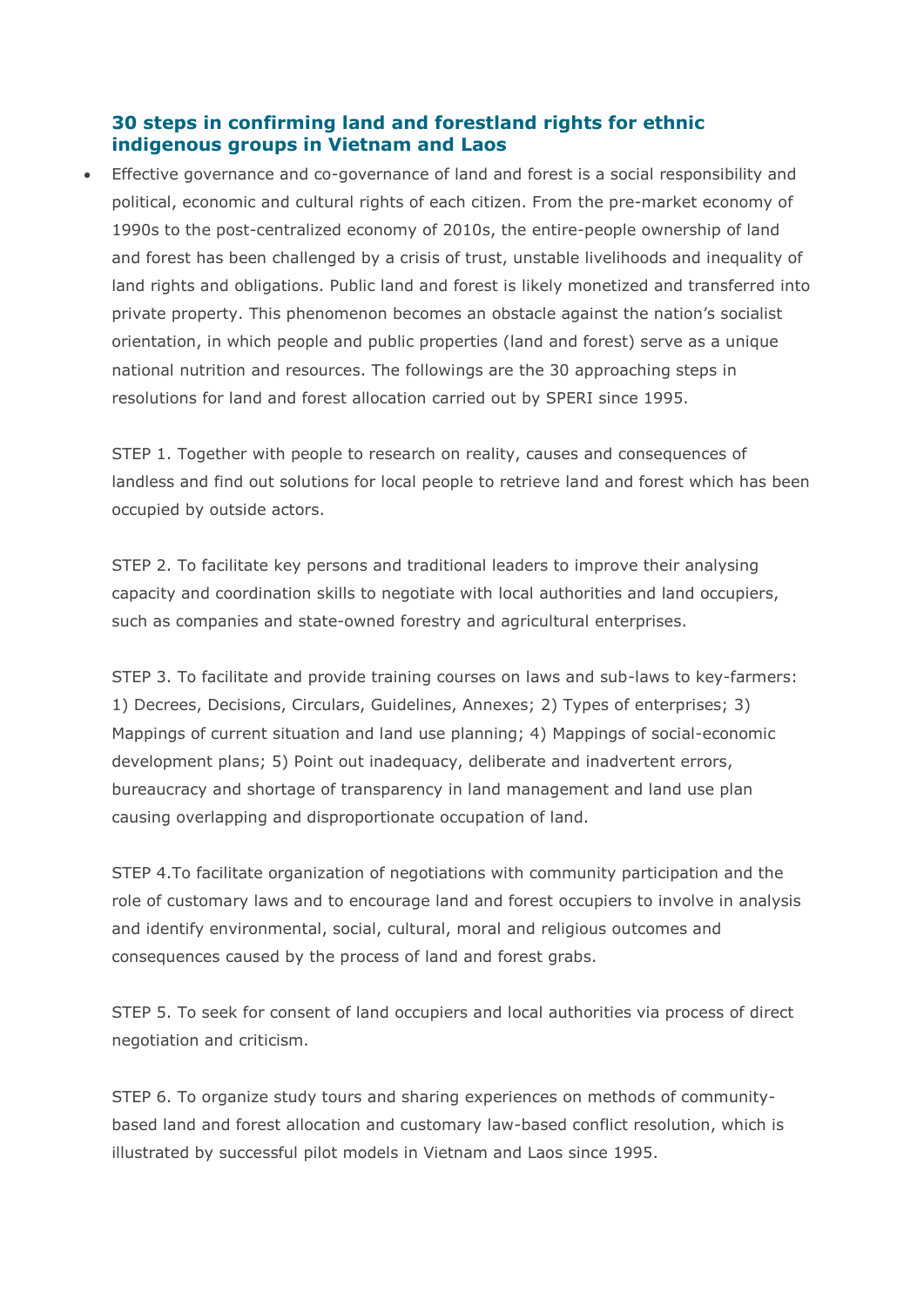STEP 7. To facilitate community to select key-farmers, village elders and youths to cooperate with professional technicians of land and forest and local authorities to involve in training courses and discussions on land overlapping and conflicts in the pilot models since 1995.

STEP 8. To facilitate to set up an advisory board for land and forest allocation which involves traditional leaders, key-farmers, representatives of local authorities and professional technicians.

STEP 9. Support the advisory board for land and forest allocation to work closely with community to set up regulations, scheduling plan and solutions to the land and forest overlapping, occupation and conflicts.

STEP 10. To facilitate to establish a district-level leading board for land and forest allocation which involves traditional leaders and key-farmers, so as to create opportunities for mutual learning and understanding between formal and traditional systems.

STEP 11. To support and facilitate a taskforce for land and forest allocation at the field which includes members of the advisory board and the district leading board. This taskforce helps to set up regulation which corresponds to both statutory and customary requirements aiming at retrieving community traditional land and forests in a peaceful and amenable manner.

STEP 12. To organize meeting between local people, the experienced key-farmers coming from successful pilot models of land conflict resolution, and occupiers of land and forest.

STEP 13. To facilitate the taskforce for land and forest allocation to work with local people (who is selected as household representatives) to do survey at the field, to check and identify errors on the maps and borders between households, communities and enterprises caused by land overlapping and occupation since 1995.

STEP 14. To organize training workshop for local people to share and present reality and mapping of land overlapping and occupation over community land, traditional sacred forests, watershed forests, herbal forests, clan forests, to share experiences from successful pilot models, and to find out solutions.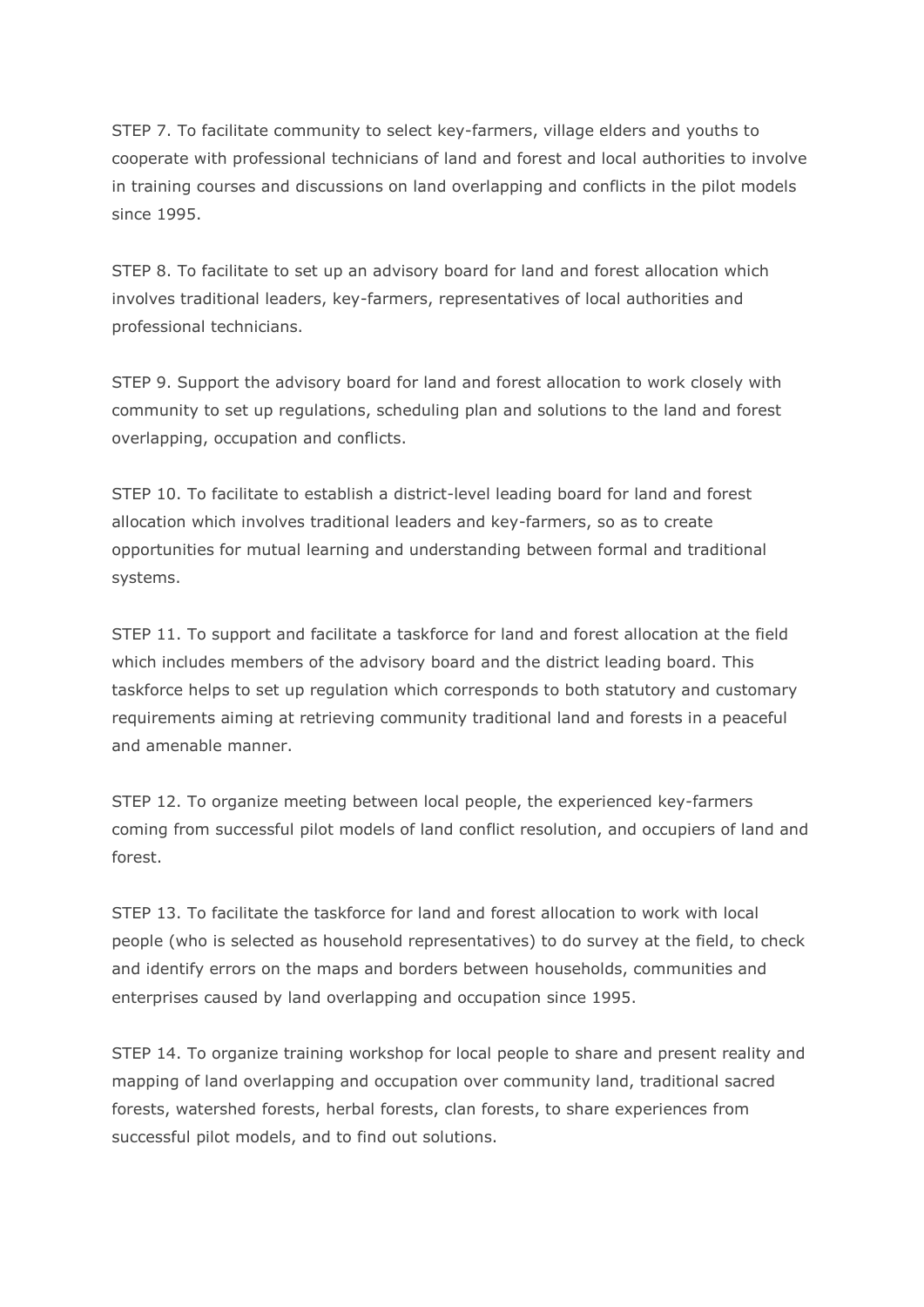STEP 15. To organize practical training in combination with an inventory on the capacity of different types of forests on the basis of the local knowledge and people's participation and suitable technology. This step is done before the official measurement and other land allocation procedures.

STEP 16. To discuss with district chairperson on the reality of land management, overlapping and land occupation.

STEP 17. To set up action plan for the taskforce for land allocation at the field aiming at lobbying local authorities to decide on the allocation of the land which is affected by overlapping and occupation.

STEP 18. To organize training workshop for local people to discuss on their rights and obligations upon the allocated land and forest decided by the local authorities.

STEP 19. Together with local people, representatives of local authorities and technicians to set up detailed action plans, procedures, land use plan, and forest management at the field.

STEP 20. To set up new set of maps reflecting borders, land use, forest management after completing legal procedures and technical, official works.

STEP 21. To organize training workshop for the entire community members to help them understand legal decisions, community rights and obligations in management of land use plan and governance of different types of forests.

STEP 22. To organize discussion among community members on community regulation on management and supervision of land use plan and forest management. This regulation is made on the basis of consent among the entire community members and the surrounding communities.

STEP 23. To submit the draft of community regulation to communal authority for monitoring before sending to district authority for approval.

STEP 24. To take note of the whole process of land and forest allocation and complete a proceedings for sharing among households, communities, and relevant functional offices at district and communal levels.